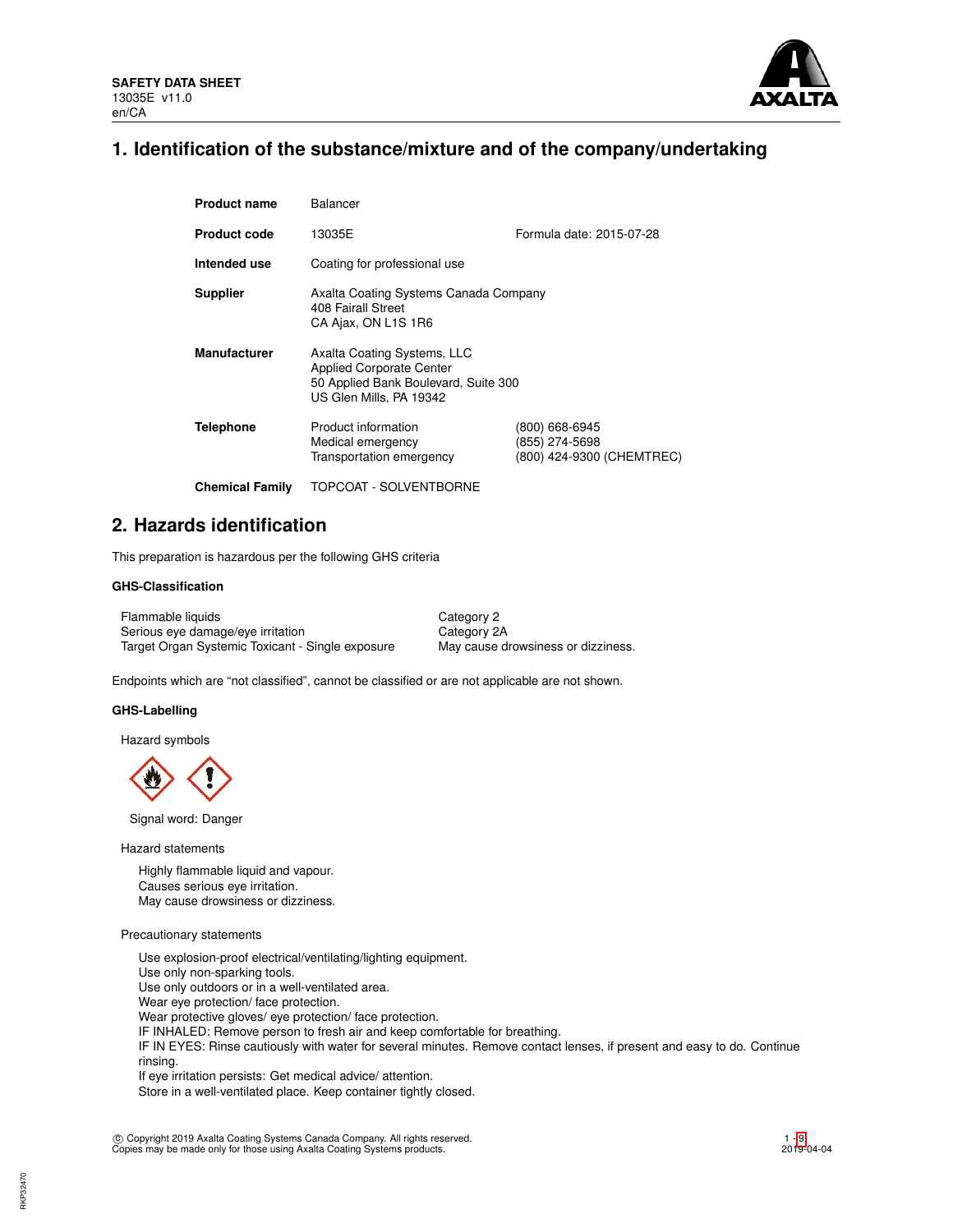

Store locked up.

- Dispose of contents/container in accordance with local regulations.
- Keep away from heat, hot surfaces, sparks, open flames and other ignition sources. No smoking.
- Ground and bond container and receiving equipment.
- Take action to prevent static discharges.
- Avoid breathing dust/ fume/ gas/ mist/ vapours/ spray.
- IF ON SKIN (or hair): Take off immediately all contaminated clothing. Rinse skin with water or shower.
- IF exposed or concerned: Call a POISON CENTER/doctor.

#### **Other hazards which do not result in classification**

Intentional misuse by deliberately concentrating and inhaling the contents may be harmful or fatal.

**The following percentage of the mixture consists of ingredient(s) with unknown acute toxicity:**  $0%$ 

## **3. Composition/information on ingredients**

Mixture of synthetic resins and solvents

### **Components**

| CAS-No.  | Chemical name      | Concentration |
|----------|--------------------|---------------|
| 110-43-0 | Methyl amyl ketone | $10 - 30\%$   |
| 141-78-6 | Ethyl acetate      | $7 - 13%$     |

Actual concentration ranges withheld as a trade secret. Non-regulated ingredients 60 - 70%

## **4. First aid measures**

## **Eye contact**

Remove contact lenses. Irrigate copiously with clean, fresh water for at least 15 minutes, holding the eyelids apart. Seek medical advice.

### **Skin contact**

Do NOT use solvents or thinners. Take off all contaminated clothing immediately. Wash skin thoroughly with soap and water or use recognized skin cleanser. If skin irritation persists, call a physician.

### **Inhalation**

Avoid inhalation of vapour or mist. Move to fresh air in case of accidental inhalation of vapours. If breathing is irregular or stopped, administer artificial respiration. If unconscious place in recovery position and seek medical advice. If symptoms persist, call a physician.

#### **Ingestion**

If swallowed, seek medical advice immediately and show this safety data sheet (SDS) or product label. Do NOT induce vomiting. Keep at rest.

#### **Most Important Symptoms/effects, acute and delayed**

#### **Inhalation**

May cause nose and throat irritation. May cause nervous system depression characterized by the following progressive steps: headache, dizziness, nausea, staggering gait, confusion, unconsciousness. Reports have associated repeated and prolonged overexposure to solvents with permanent brain and nervous system damage. If this product mixed with an isocyanate activator/hardener (see SDS for the activator), the following health effects may apply: Exposure to isocyanates may cause respiratory sensitization. This effect may be permanent. Symptoms include an asthma-like reaction with shortness of breath, wheezing, cough or permanent lung sensitization. This effect may be delayed for several hours after exposure. Repeated overexposure to isocyanates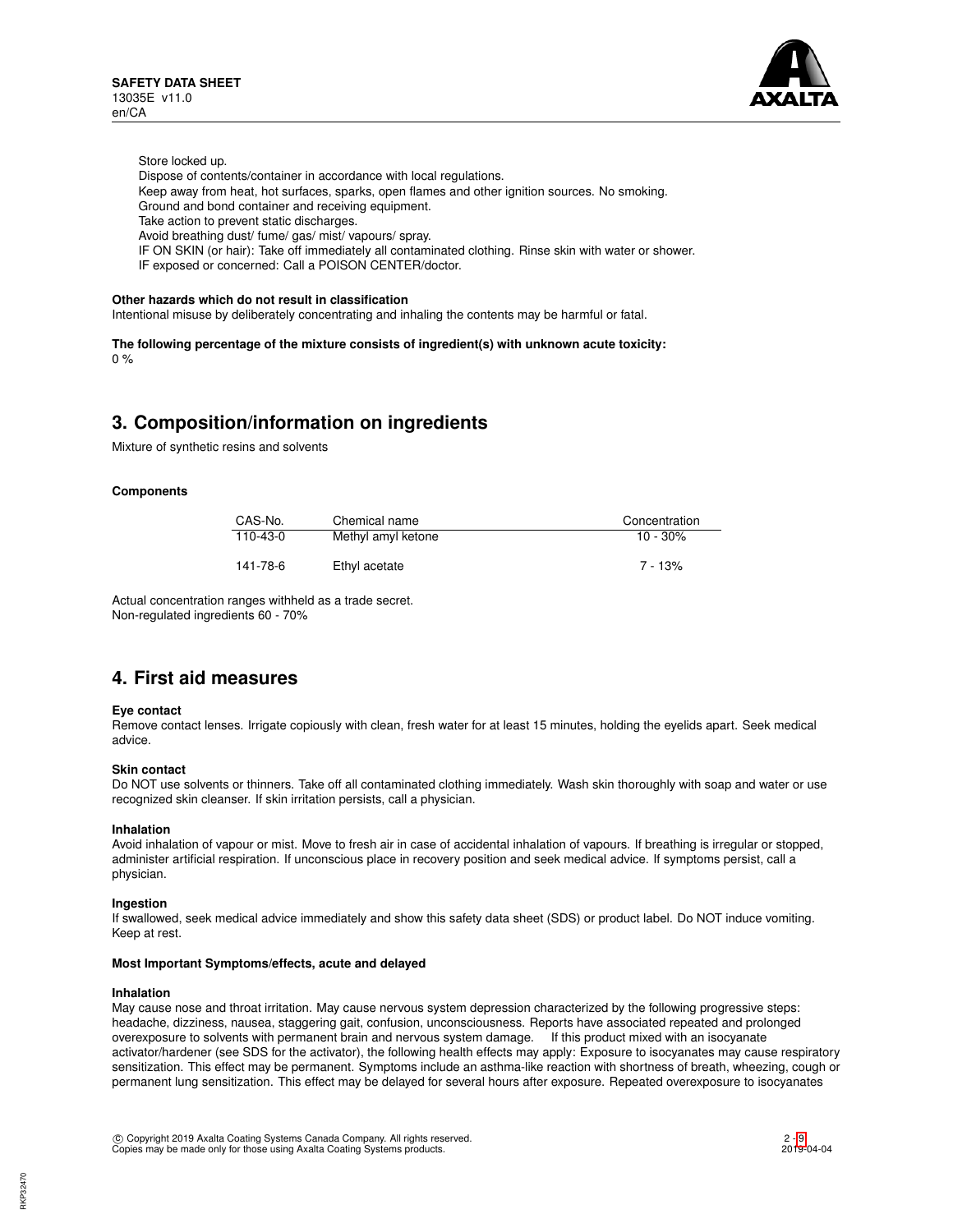

may cause a decrease in lung function, which may be permanent. Individuals with lung or breathing problems or prior reactions to isocyanates must not be exposed to vapors or spray mist of this product.

### **Ingestion**

May result in gastrointestinal distress.

#### **Skin or eye contact**

May cause irritation or burning of the eyes. Repeated or prolonged liquid contact may cause skin irritation with discomfort and dermatitis. If this product is mixed with an isocyanate, skin contact may cause sensitization.

## **Indication of Immediate medical attention and special treatment needed if necessary**

No data available on the product. See section 3 and 11 for hazardous ingredients found in the product.

## **5. Firefighting measures**

### **Suitable extinguishing media**

Universal aqueous film-forming foam, Carbon dioxide (CO2), Dry chemical

### **Extinguishing media which shall not be used for safety reasons**

High volume water jet

#### **Hazardous combustion products**

CO, CO2, smoke, and oxides of any heavy metals that are reported in "Composition, Information on Ingredients" section.

#### **Fire and Explosion Hazards**

Flammable liquid. Vapor/air mixture will burn when an ignition source is present.

## **Special Protective Equipment and Fire Fighting Procedures**

Full protective flameproof clothing should be worn as appropriate. Wear self-contained breathing apparatus for firefighting if necessary. In the event of fire, cool tanks with water spray. Do not allow run-off from fire fighting to enter public sewer systems or public waterways.

## **6. Accidental release measures**

### **Procedures for cleaning up spills or leaks**

Ventilate area. Remove sources of ignition. Prevent skin and eye contact and breathing of vapor. If the material contains, or is mixed with an isocyanate activator/hardener: Wear a positive-pressure, supplied-air respirator (NIOSH approved TC-19C), eye protection, gloves and protective clothing. Pour liquid decontamination solution over the spill and allow to sit at least 10 minutes. Typical decontamination solutions for isocyanate containing materials are: 20% Surfactant (Tergitol TMN 10) and 80% Water OR 0 -10% Ammonia, 2-5% Detergent and Water (balance) Pressure can be generated. Do not seal waste containers for 48 hours to allow C02 to vent. After 48 hours, material may be sealed and disposed of properly. If material does not contain or is not mixed with an isocyanate activator/hardener: Wear a properly fitted air-purifying respirator with organic vapor cartridges (NIOSH approved TC-23C), eye protection, gloves and protective clothing. Confine, remove with inert absorbent, and dispose of properly.

## **Environmental precautions**

Do not let product enter drains. Notify the respective authorities in accordance with local law in the case of contamination of rivers, lakes or waste water systems.

## **7. Handling and storage**

## **Precautions for safe handling**

Observe label precautions. Keep away from heat, sparks, flame, static discharge and other sources of ignition. VAPORS MAY CAUSE FLASH FIRE. Close container after each use. Ground containers when pouring. Do not transfer contents to bottles or unlabeled containers. Wash thoroughly after handling and before eating or smoking. Do not store above 49 °C (120 °F). If material is a coating: do not sand, flame cut, braze or weld dry coating without a NIOSH approved air purifying respirator with particulate filters or appropriate ventilation , and gloves. Combustible dust clouds may be created where operations produce fine material (dust). Avoid formation of significant deposits of material as they may become airborne and form combustible dust clouds. Build up of fine material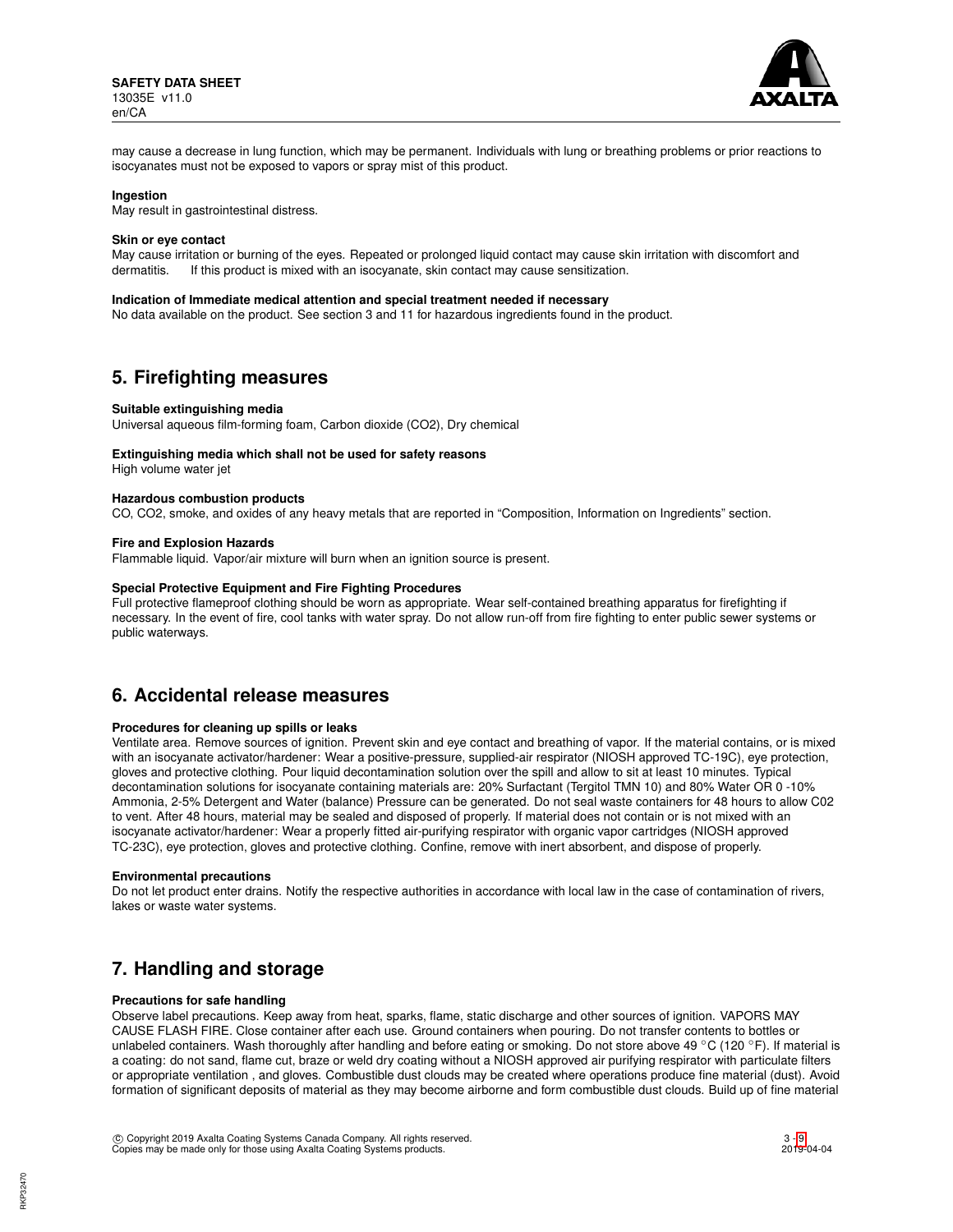

should be cleaned using gentle sweeping or vacuuming in accordance with best practices. Cleaning methods (e.g. compressed air) which can generate potentially combustible dust clouds should not be used.

## **Advice on protection against fire and explosion**

Solvent vapours are heavier than air and may spread along floors. Vapors may form explosive mixtures with air and will burn when an ignition source is present. Always keep in containers of same material as the original one. Never use pressure to empty container: container is not a pressure vessel. The accumulation of contaminated rags may result in spontaneous combustion. Good housekeeping standards and regular safe removal of waste materials will minimize the risks of spontaneous combustion and other fire hazards.

#### **Storage**

#### **Requirements for storage areas and containers**

Observe label precautions. Store in a dry, well ventilated place away from sources of heat, ignition and direct sunlight. No smoking. Prevent unauthorized access. Containers which are opened must be carefully resealed and kept upright to prevent leakage.

#### **Advice on common storage**

Store separately from oxidizing agents and strongly alkaline and strongly acidic materials.

## **8. Exposure controls/personal protection**

### **Engineering controls and work practices**

Provide adequate ventilation.This should be achieved by a good general extraction and -if practically feasible- by the use of a local exhaust ventilation.If these are not sufficient to maintain concentrations of particulates and solvent vapour below the OEL, suitable respiratory protection must be worn.

### **National occupational exposure limits**

| CAS-No.  | Chemical name      | Source Time | Type       | Value     | Note |
|----------|--------------------|-------------|------------|-----------|------|
| 110-43-0 | Methyl amyl ketone | ACGIH 8 hr  | TWA        | 50 ppm    |      |
|          |                    | OSHA 8 hr   | <b>TWA</b> | $100$ ppm |      |
| 141-78-6 | Ethyl acetate      | ACGIH 8 hr  | <b>TWA</b> | $400$ ppm |      |
|          |                    | OSHA 8 hr   | <b>TWA</b> | $400$ ppm |      |
| Glossarv |                    |             |            |           |      |

CEIL Ceiling exposure limit STEL Short term exposure limit<br>TWA Time weighted average Time weighted average

TWAE Time-Weighted Average

#### **Protective equipment**

Personal protective equipment should be worn to prevent contact with eyes, skin or clothing.

#### **Respiratory protection**

Do not breathe vapors or mists. When this product is used with an isocyanate activator/hardener, wear a positive-pressure, supplied-air respirator (NIOSH approved TC-19C) while mixing activator/hardener with paint, during application and until all vapors and spray mist are exhausted. If product is used without isocyanate activator/hardener, a properly fitted air-purifying respirator with organic vapor cartridges (NIOSH TC-23C) and particulate filter (NIOSH TC-84A) may be used. Follow respirator manufacturer's directions for respirator use. Do not permit anyone without protection in the painting area. Refer to the hardener/activator label instructions and SDS for further information. Individuals with history of lung or breathing problems or prior reaction to isocyanates should not use or be exposed to this product if mixed with isocyanate activators/hardeners.

#### **Eye protection**

Desirable in all industrial situations. Goggles are preferred to prevent eye irritation. If safety glasses are substituted, include splash guard or side shields.

#### **Skin and body protection**

Neoprene gloves and coveralls are recommended.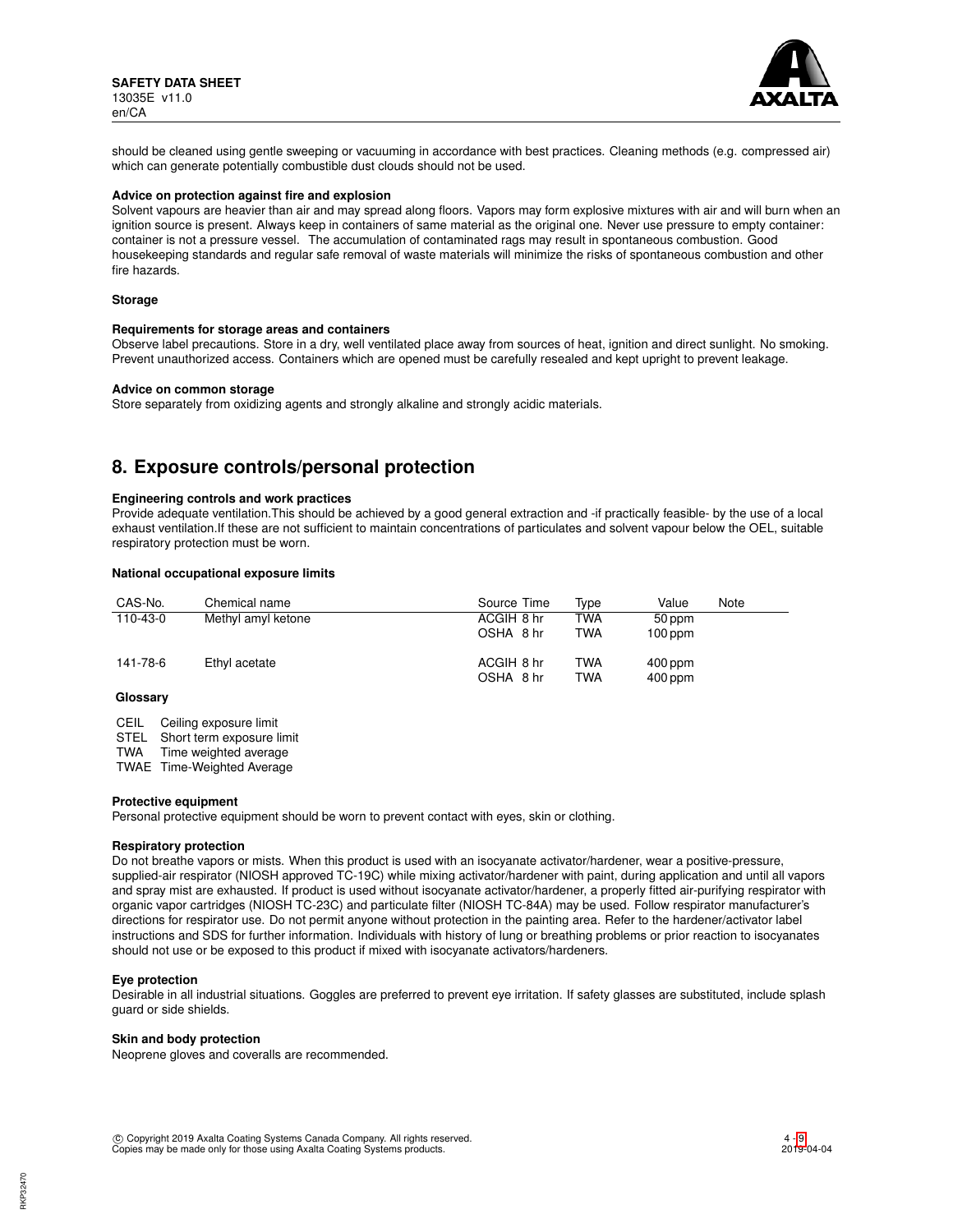**SAFETY DATA SHEET** 13035E v11.0 en/CA



## **Hygiene measures**

Wash skin thoroughly with soap and water or use recognized skin cleanser. Do NOT use solvents or thinners.

## **Environmental exposure controls**

Do not let product enter drains.

# **9. Physical and chemical properties**

## **Appearance**

**Form:** liquid **Colour:** clear

| $14^{\circ}$ C                  |                  |  |  |
|---------------------------------|------------------|--|--|
| 1.1%                            |                  |  |  |
| 11.4%                           |                  |  |  |
| Slower than Ether               |                  |  |  |
| 11.5 hPa                        |                  |  |  |
| moderate                        |                  |  |  |
| 3.9                             |                  |  |  |
| 70 °C                           |                  |  |  |
| $-83 - -36\,^{\circ}\mathrm{C}$ |                  |  |  |
| 8.21                            |                  |  |  |
| 0.98                            |                  |  |  |
| 41.64%                          |                  |  |  |
| 37.00%                          |                  |  |  |
| 58.36%                          |                  |  |  |
| 63.00%                          |                  |  |  |
| Not applicable                  |                  |  |  |
| No data available               |                  |  |  |
| 393 ° C                         | <b>DIN 51794</b> |  |  |
| Not applicable.                 |                  |  |  |
| Not applicable.                 | ISO 2431-1993    |  |  |
|                                 |                  |  |  |

# **10. Stability and reactivity**

## **Stability**

Stable

## **Conditions to avoid**

Stable under recommended storage and handling conditions (see section 7).

### **Materials to avoid**

None reasonably foreseeable.

## **Hazardous decomposition products**

When exposed to high temperatures may produce hazardous decomposition products such as carbon monoxide and dioxide, smoke, oxides of nitrogen.

## **Hazardous Polymerization**

Will not occur.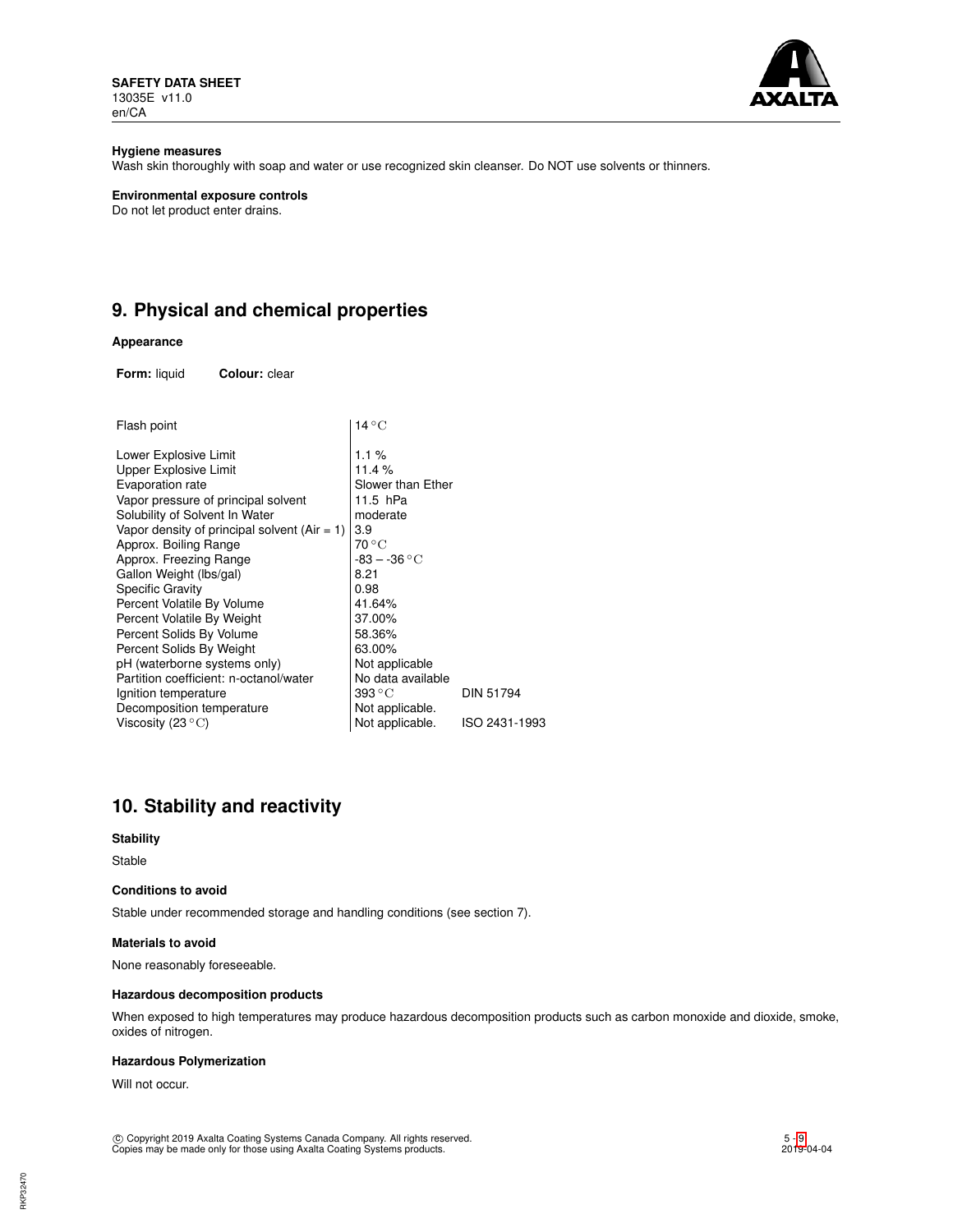

## **Sensitivity to Static Discharge**

Solvent vapors in air may explode if static grounding and bonding is not used during transfer of this product.

## **Sensitivity to Mechanical Impact**

None known.

# **11. Toxicological information**

## **Information on likely routes of exposure**

#### **Inhalation**

May cause nose and throat irritation. May cause nervous system depression characterized by the following progressive steps: headache, dizziness, nausea, staggering gait, confusion, unconsciousness. Reports have associated repeated and prolonged overexposure to solvents with permanent brain and nervous system damage. If this product mixed with an isocyanate activator/hardener (see SDS for the activator), the following health effects may apply: Exposure to isocyanates may cause respiratory sensitization. This effect may be permanent. Symptoms include an asthma-like reaction with shortness of breath, wheezing, cough or permanent lung sensitization. This effect may be delayed for several hours after exposure. Repeated overexposure to isocyanates may cause a decrease in lung function, which may be permanent. Individuals with lung or breathing problems or prior reactions to isocyanates must not be exposed to vapors or spray mist of this product.

## **Ingestion**

May result in gastrointestinal distress.

#### **Skin or eye contact**

May cause irritation or burning of the eyes. Repeated or prolonged liquid contact may cause skin irritation with discomfort and dermatitis.

**Delayed and immediate effects and also chronic effects from short and long term exposure:**

#### **Acute oral toxicity** not hazardous

**Acute dermal toxicity** not hazardous

**Acute inhalation toxicity** Not classified according to GHS criteria

% of unknown composition: 0 %

### **Skin corrosion/irritation**

Not classified according to GHS criteria

**Serious eye damage/eye irritation**

Ethyl acetate Category 2A

## **Respiratory sensitisation**

Not classified according to GHS criteria

## **Skin sensitisation** not hazardous

**Germ cell mutagenicity** not hazardous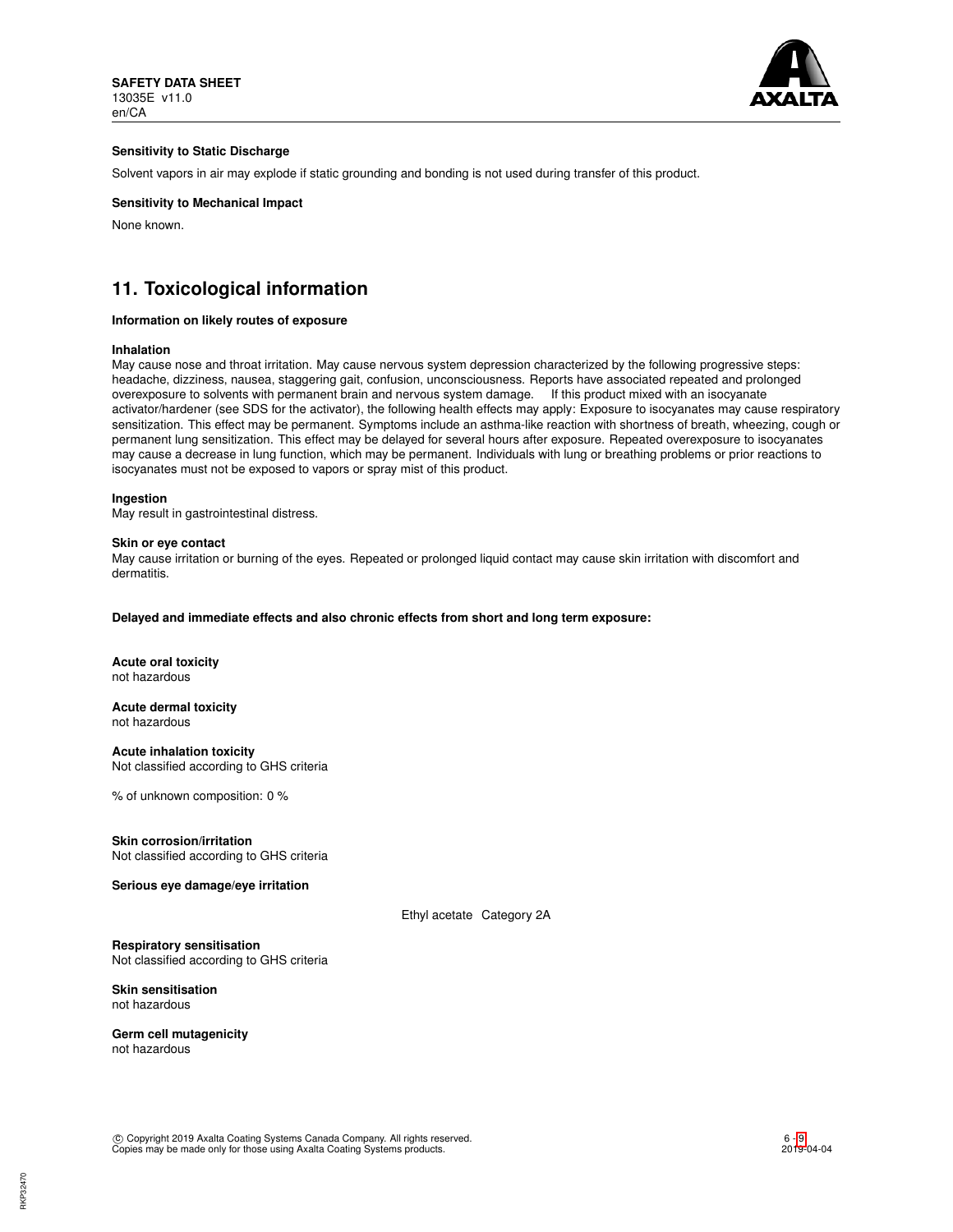**SAFETY DATA SHEET** 13035E v11.0 en/CA



**Carcinogenicity** Not classified according to GHS criteria

## **Toxicity for reproduction**

Not classified according to GHS criteria

## **Target Organ Systemic Toxicant - Single exposure**

• **Inhalation**

**Narcotic effects** Methyl amyl ketone, Ethyl acetate

**Target Organ Systemic Toxicant - Repeated exposure** not hazardous

**Aspiration toxicity** Not classified according to GHS criteria

# **Numerical measures of toxicity (acute toxicity estimation (ATE),etc. )**

No information available.

## **Symptoms related to the physical, chemical and toxicological characteristics**

Exposure to component solvents vapours concentration in excess of the stated occupational exposure limit may result in adverse health effect such as mucous membrane and respiratory system irritation and adverse effect on kidney, liver and central nervous system. Symptoms and signs include headache, dizziness, fatigue, muscular weakness, drowsiness and in extreme cases, loss of consciousness. Through skin resorbtion, solvents can cause some of the effects described here. Repeated or prolonged contact with the preparation may cause removal of natural fat from the skin resulting in non-allergic contact dermatitis and absorption through the skin. The liquid splashed in the eyes may cause irritation and reversible damage.

# **12. Ecological information**

There are no data available on the product itself. The product should not be allowed to enter drains or watercourses.

# **13. Disposal considerations**

## **Provincial Waste Classification**

Check appropriate provincial and local waste disposal regulations for proper classifications.

### **Waste Disposal Method**

Do not allow material to contaminate ground water systems. Incinerate or otherwise dispose of waste material in accordance with Federal, State, Provincial, and local requirements. Do not incinerate in closed containers.

# **14. Transport information**

**International transport regulations**

| IMDG (Sea transport)                     |       |
|------------------------------------------|-------|
| UN number:                               | 1263  |
| Proper shipping name:                    | PAINT |
| Hazard Class:                            | з     |
| Subsidiary Hazard Class: Not applicable. |       |
| Packing group:                           | Ш     |
| Marine Pollutant:                        | no    |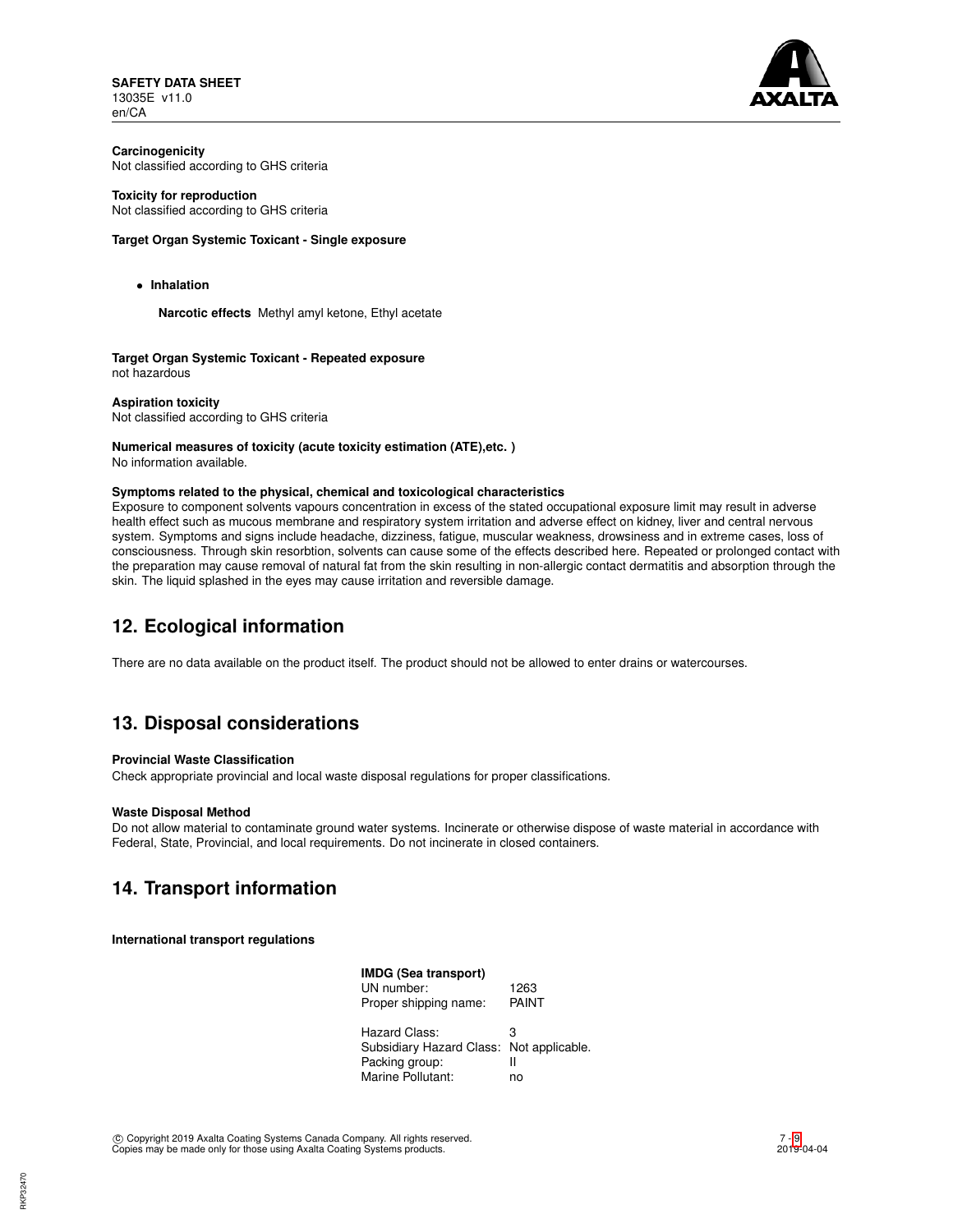

## **ICAO/IATA (Air transport)**

| UN number:                                                  | 1263                 |
|-------------------------------------------------------------|----------------------|
| Proper shipping name:                                       | PAINT                |
| Hazard Class:                                               | 3                    |
| Subsidiary Hazard Class:                                    | Not applicable.      |
| Packing group:                                              | Ш                    |
| <b>TDG</b><br>UN number:<br>Proper shipping name:           | 1263<br>PAINT        |
| Hazard Class:<br>Subsidiary Hazard Class:<br>Packing group: | з<br>Not applicable. |

## **Matters needing attention for transportation**

Confirm that there is no breakage, corrosion, or leakage from the container before shipping. Be sure to prevent damage to cargo by loading so as to avoid falling, dropping, or collapse. Ship in appropriate containers with denotation of the content in accordance with the relevant statutes and rules.

# **15. Regulatory information**

## **TSCA Status**

In compliance with TSCA Inventory requirements for commercial purposes.

## **DSL Status**

All components of the mixture are listed on the DSL.

## **Photochemical Reactivity**

Non-photochemically reactive

## **Regulatory information**

| CAS # Ingredient            |         | 302 TPQ RQ 311/312 | - 313 | RQ(lbs) HAP |  |
|-----------------------------|---------|--------------------|-------|-------------|--|
| 110-43-0 Methyl amyl ketone |         | N NR NR A.C.F      | N.    | NR N        |  |
| 141-78-6 Ethyl acetate      | N NR NR | C F                | N     | NR N        |  |

## **Key:**

| <b>EPCRA</b>                                    | Emergency Planning and Community Right-to-know Act (aka Title III, SARA)                                                                                                                                                                       |  |  |
|-------------------------------------------------|------------------------------------------------------------------------------------------------------------------------------------------------------------------------------------------------------------------------------------------------|--|--|
| 302                                             | Extremely hazardous substances                                                                                                                                                                                                                 |  |  |
| 311/312 Categories $F =$ Fire Hazard            | $A = Acute$ Hazard<br>$R =$ Reactivity Hazard $C =$ Chronic Hazard<br>P = Pressure Related Hazard                                                                                                                                              |  |  |
| 313 Information                                 | Section 313 Supplier Notification - The chemicals listed above with<br>a 'Y' in the 313 column are subject to reporting requirements of<br>Section 313 of the Emergency Planning and Community<br>Right-to-Know act of 1986 and of 40 CFR 372. |  |  |
| CERCLA<br><b>HAP</b><br><b>TPQ</b><br><b>RQ</b> | Comprehensive Emergency Response, Compensation and Liability Act of 1980.<br>Listed as a Clean Air Act Hazardous Air Pollutant.<br>Threshold Planning Quantity.<br><b>Reportable Quantity</b>                                                  |  |  |

c Copyright 2019 Axalta Coating Systems Canada Company. All rights reserved. Copies may be made only for those using Axalta Coating Systems products.

8 - [9](#page-8-0) 2019-04-04